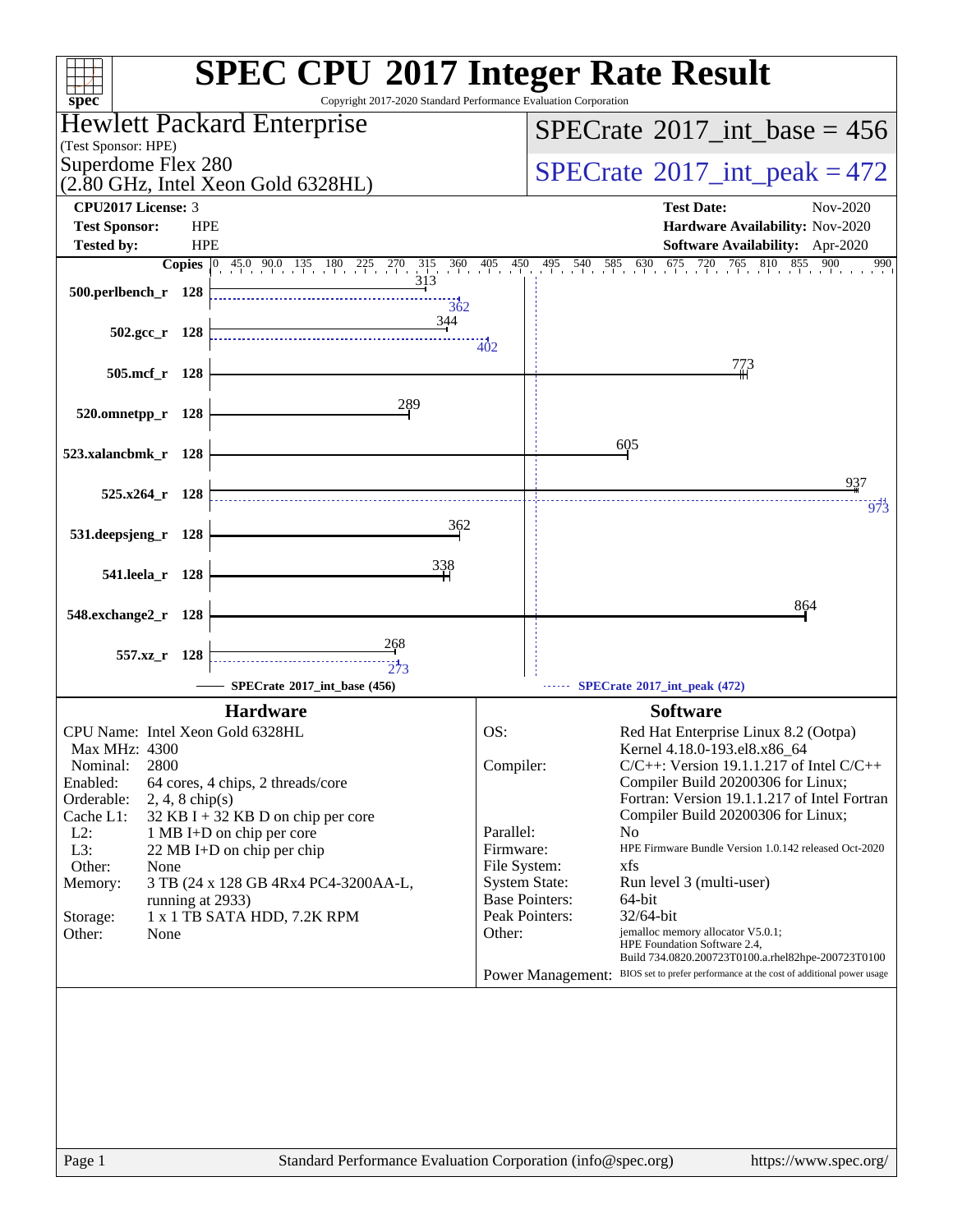

Copyright 2017-2020 Standard Performance Evaluation Corporation

### Hewlett Packard Enterprise

(Test Sponsor: HPE)

(2.80 GHz, Intel Xeon Gold 6328HL)

## $SPECrate$ <sup>®</sup>[2017\\_int\\_base =](http://www.spec.org/auto/cpu2017/Docs/result-fields.html#SPECrate2017intbase) 456

Superdome Flex 280<br>  $\angle$  [SPECrate](http://www.spec.org/auto/cpu2017/Docs/result-fields.html#SPECrate2017intpeak)®[2017\\_int\\_peak = 4](http://www.spec.org/auto/cpu2017/Docs/result-fields.html#SPECrate2017intpeak)72

#### **[CPU2017 License:](http://www.spec.org/auto/cpu2017/Docs/result-fields.html#CPU2017License)** 3 **[Test Date:](http://www.spec.org/auto/cpu2017/Docs/result-fields.html#TestDate)** Nov-2020 **[Test Sponsor:](http://www.spec.org/auto/cpu2017/Docs/result-fields.html#TestSponsor)** HPE **[Hardware Availability:](http://www.spec.org/auto/cpu2017/Docs/result-fields.html#HardwareAvailability)** Nov-2020 **[Tested by:](http://www.spec.org/auto/cpu2017/Docs/result-fields.html#Testedby)** HPE **[Software Availability:](http://www.spec.org/auto/cpu2017/Docs/result-fields.html#SoftwareAvailability)** Apr-2020

#### **[Results Table](http://www.spec.org/auto/cpu2017/Docs/result-fields.html#ResultsTable)**

|                                          | <b>Base</b>   |                |                |                |       |                | <b>Peak</b> |               |                |              |                |              |                |              |
|------------------------------------------|---------------|----------------|----------------|----------------|-------|----------------|-------------|---------------|----------------|--------------|----------------|--------------|----------------|--------------|
| <b>Benchmark</b>                         | <b>Copies</b> | <b>Seconds</b> | Ratio          | <b>Seconds</b> | Ratio | <b>Seconds</b> | Ratio       | <b>Copies</b> | <b>Seconds</b> | <b>Ratio</b> | <b>Seconds</b> | <b>Ratio</b> | <b>Seconds</b> | <b>Ratio</b> |
| $500.$ perlbench_r                       | 128           | 651            | 313            | 651            | 313   | 653            | 312         | 128           | 563            | 362          | 564            | 362          | 564            | 361          |
| $502.\text{gcc}$ _r                      | 128           | 528            | 343            | 527            | 344   | 526            | 344         | 128           | 451            | 402          | 451            | 402          | 450            | 403          |
| $505$ .mcf r                             | 128           | 268            | 773            | 266            | 778   | 269            | 770         | 128           | 268            | 773          | 266            | 778          | 269            | 770          |
| 520.omnetpp_r                            | 128           | 580            | 289            | 583            | 288   | 582            | 289         | 128           | 580            | 289          | 583            | 288          | 582            | <u>289</u>   |
| 523.xalancbmk r                          | 128           | 223            | 606            | 224            | 604   | 223            | 605         | 128           | 223            | 606          | 224            | 604          | 223            | 605          |
| 525.x264 r                               | 128           | 239            | 939            | 239            | 937   | 240            | 935         | 128           | 230            | 972          | 229            | 979          | 230            | 973          |
| 531.deepsjeng_r                          | 128           | 405            | 362            | 405            | 362   | 405            | 362         | 128           | 405            | 362          | 405            | 362          | 405            | 362          |
| 541.leela r                              | 128           | 610            | 347            | 627            | 338   | 626            | 338         | 128           | 610            | 347          | 627            | 338          | 626            | <b>338</b>   |
| 548.exchange2_r                          | 128           | 389            | 862            | 388            | 864   | 388            | 864         | 128           | 389            | 862          | 388            | 864          | 388            | 864          |
| 557.xz                                   | 128           | 516            | 268            | 516            | 268   | 514            | 269         | 128           | 506            | 273          | 505            | 274          | 507            | 273          |
| $SPECrate^{\circledcirc}2017$ int base = |               |                | 456            |                |       |                |             |               |                |              |                |              |                |              |
| $CDP2Q \rightarrow 0.04E + 1$            |               |                | $\overline{a}$ |                |       |                |             |               |                |              |                |              |                |              |

**[SPECrate](http://www.spec.org/auto/cpu2017/Docs/result-fields.html#SPECrate2017intpeak)[2017\\_int\\_peak =](http://www.spec.org/auto/cpu2017/Docs/result-fields.html#SPECrate2017intpeak) 472**

Results appear in the [order in which they were run](http://www.spec.org/auto/cpu2017/Docs/result-fields.html#RunOrder). Bold underlined text [indicates a median measurement](http://www.spec.org/auto/cpu2017/Docs/result-fields.html#Median).

#### **[Compiler Notes](http://www.spec.org/auto/cpu2017/Docs/result-fields.html#CompilerNotes)**

The inconsistent Compiler version information under Compiler Version section is due to a discrepancy in Intel Compiler. The correct version of C/C++ compiler is: Version 19.1.1.217 Build 20200306 Compiler for Linux The correct version of Fortran compiler is: Version 19.1.1.217 Build 20200306 Compiler for Linux

### **[Submit Notes](http://www.spec.org/auto/cpu2017/Docs/result-fields.html#SubmitNotes)**

 The numactl mechanism was used to bind copies to processors. The config file option 'submit' was used to generate numactl commands to bind each copy to a specific processor. For details, please see the config file.

### **[Operating System Notes](http://www.spec.org/auto/cpu2017/Docs/result-fields.html#OperatingSystemNotes)**

 Stack size set to unlimited using "ulimit -s unlimited" Transparent Huge Pages enabled by default Prior to runcpu invocation Filesystem page cache synced and cleared with: sync; echo 3> /proc/sys/vm/drop\_caches runcpu command invoked through numactl i.e.: numactl --interleave=all runcpu <etc> Tuned-adm profile was set to Throughput-Performance using "tuned-adm profile throughput-performance"

 HPE Foundation Software (HFS) is a collection of software packages designed to make the HPE Superdome Flex family of servers easier to use for customers. This software is compatible with RHEL, SLES, and Oracle Linux only. It is highly recommended all users install HFS for the Superdome Flex system. More details, and a revision history list, can be found at: [https://support.hpe.com/hpsc/swd/public/detail?swItemId=MTX\\_b48de5f6a8a041f0ae985825a5#tab-history](https://support.hpe.com/hpsc/swd/public/detail?swItemId=MTX_b48de5f6a8a041f0ae985825a5#tab-history)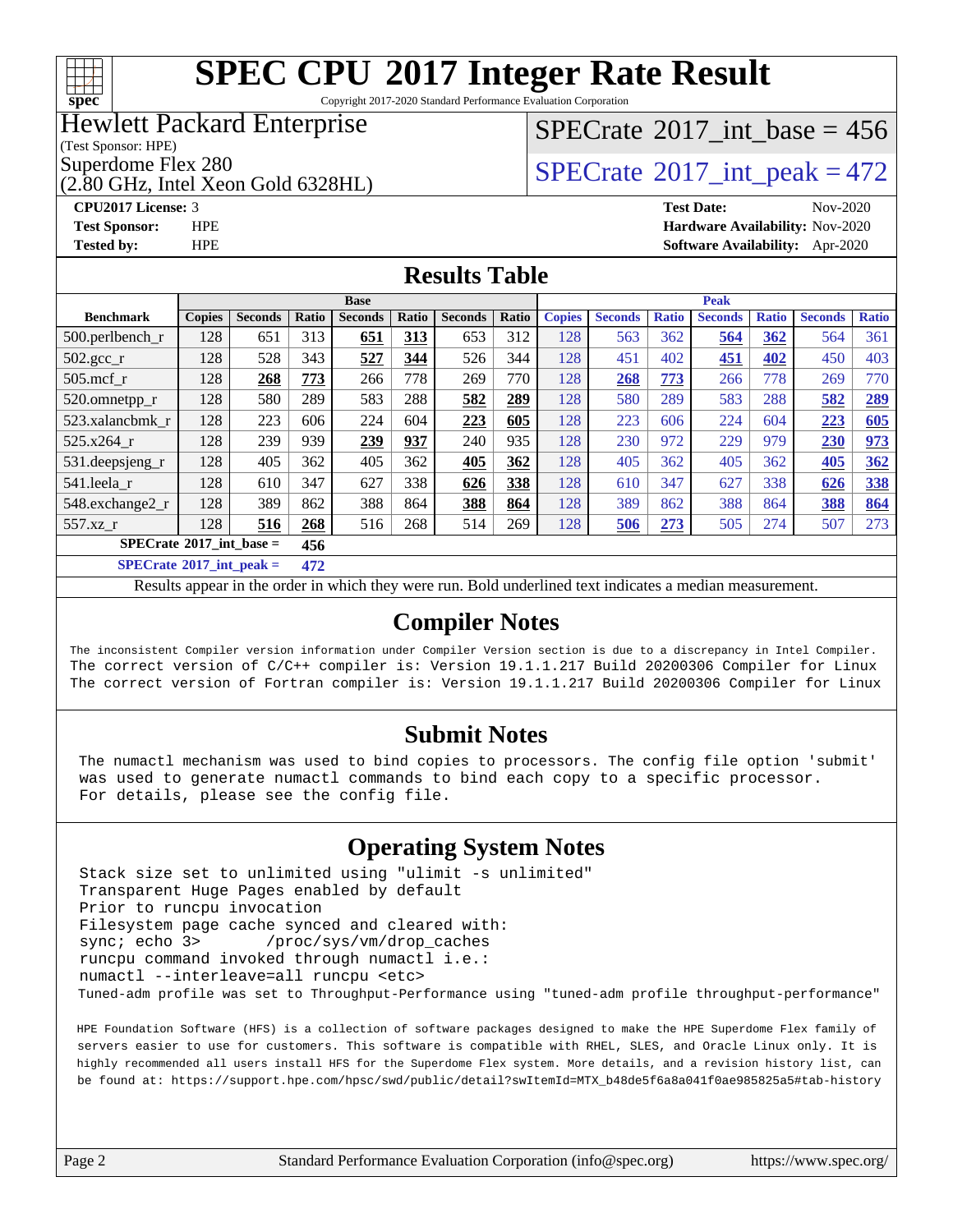

Copyright 2017-2020 Standard Performance Evaluation Corporation

#### Hewlett Packard Enterprise

 $SPECrate$ <sup>®</sup>[2017\\_int\\_base =](http://www.spec.org/auto/cpu2017/Docs/result-fields.html#SPECrate2017intbase) 456

(Test Sponsor: HPE)

Superdome Flex 280<br>  $\begin{array}{c}\n\text{SPECTate} \textcirc 2017\_int\_peak = 472 \\
\text{SPECTate} \textcirc 2017\_int\_peak = 472\n\end{array}$ 

## (2.80 GHz, Intel Xeon Gold 6328HL)

**[CPU2017 License:](http://www.spec.org/auto/cpu2017/Docs/result-fields.html#CPU2017License)** 3 **[Test Date:](http://www.spec.org/auto/cpu2017/Docs/result-fields.html#TestDate)** Nov-2020 **[Test Sponsor:](http://www.spec.org/auto/cpu2017/Docs/result-fields.html#TestSponsor)** HPE **[Hardware Availability:](http://www.spec.org/auto/cpu2017/Docs/result-fields.html#HardwareAvailability)** Nov-2020 **[Tested by:](http://www.spec.org/auto/cpu2017/Docs/result-fields.html#Testedby)** HPE **[Software Availability:](http://www.spec.org/auto/cpu2017/Docs/result-fields.html#SoftwareAvailability)** Apr-2020

### **[Environment Variables Notes](http://www.spec.org/auto/cpu2017/Docs/result-fields.html#EnvironmentVariablesNotes)**

Environment variables set by runcpu before the start of the run: LD\_LIBRARY\_PATH = "/home/cpu2017/lib/intel64:/home/cpu2017/lib/ia32:/home/cpu2017/je5.0.1- 32" MALLOC\_CONF = "retain:true"

#### **[General Notes](http://www.spec.org/auto/cpu2017/Docs/result-fields.html#GeneralNotes)**

 Binaries compiled on a system with 1x Intel Core i9-7980XE CPU + 64GB RAM memory using Redhat Enterprise Linux 8.0 NA: The test sponsor attests, as of date of publication, that CVE-2017-5754 (Meltdown) is mitigated in the system as tested and documented. Yes: The test sponsor attests, as of date of publication, that CVE-2017-5753 (Spectre variant 1) is mitigated in the system as tested and documented. Yes: The test sponsor attests, as of date of publication, that CVE-2017-5715 (Spectre variant 2) is mitigated in the system as tested and documented. jemalloc, a general purpose malloc implementation built with the RedHat Enterprise 7.5, and the system compiler gcc 4.8.5 sources available from jemalloc.net or<https://github.com/jemalloc/jemalloc/releases>

#### **[Platform Notes](http://www.spec.org/auto/cpu2017/Docs/result-fields.html#PlatformNotes)**

 BIOS Configuration: Workload Profile set to HPC Workload Profile set to Custom Minimum Processor Idle Power Core C-State set to C6 State Sub-NUMA Clustering set to Enabled Sysinfo program /home/cpu2017/bin/sysinfo Rev: r6365 of 2019-08-21 295195f888a3d7edb1e6e46a485a0011 running on ch-620.fchst.rdlabs.hpecorp.net Tue Dec 1 21:32:52 2020 SUT (System Under Test) info as seen by some common utilities. For more information on this section, see <https://www.spec.org/cpu2017/Docs/config.html#sysinfo> From /proc/cpuinfo model name : Intel(R) Xeon(R) Gold 6328HL CPU @ 2.80GHz 4 "physical id"s (chips) 128 "processors" cores, siblings (Caution: counting these is hw and system dependent. The following excerpts from /proc/cpuinfo might not be reliable. Use with caution.) cpu cores : 16 siblings : 32 physical 0: cores 0 1 2 3 4 5 6 7 8 9 10 11 12 13 14 15 **(Continued on next page)**

Page 3 Standard Performance Evaluation Corporation [\(info@spec.org\)](mailto:info@spec.org) <https://www.spec.org/>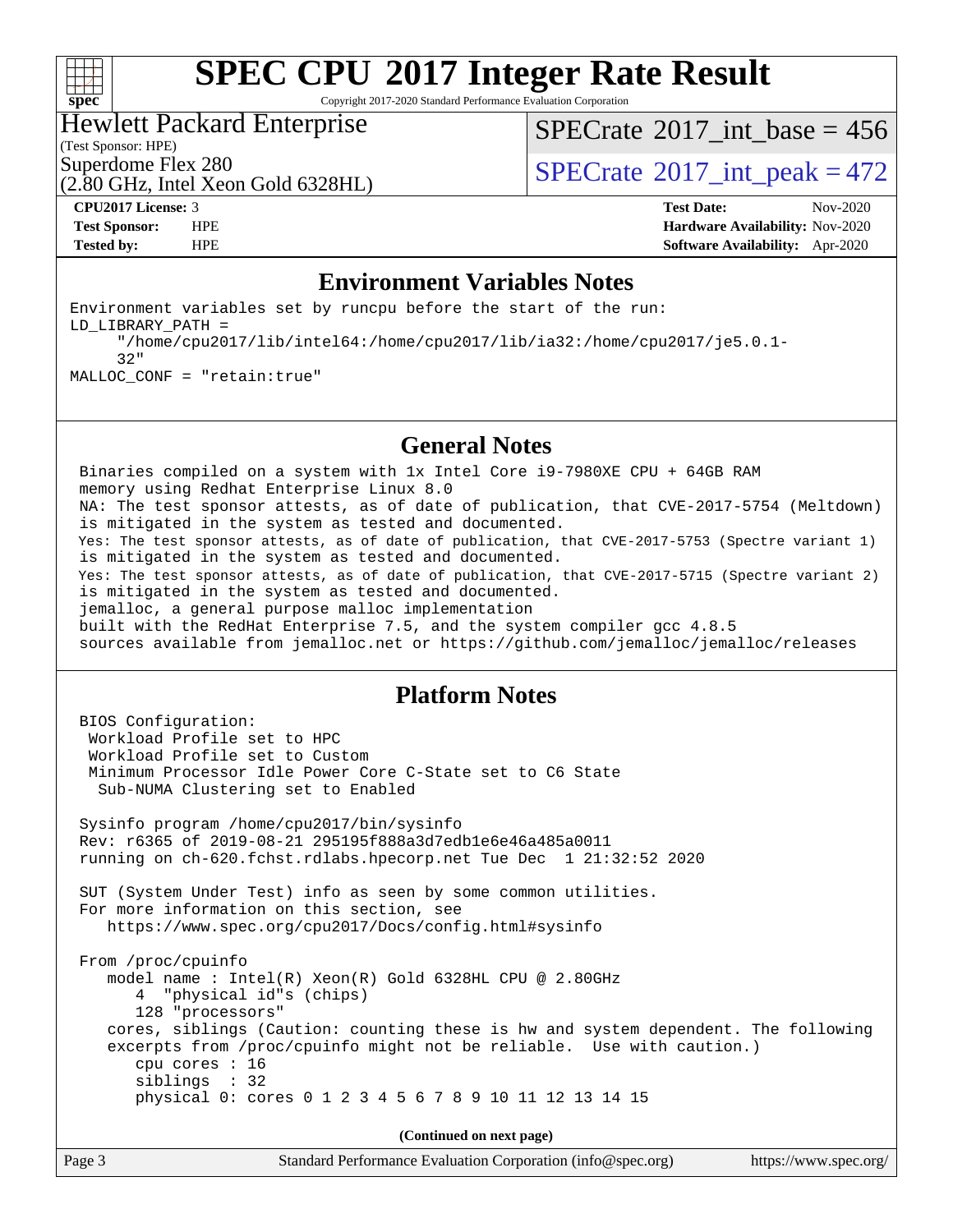| Q)<br>ŧ<br>ĉ.<br>U<br>Ų |  |  |  |  |  |  |
|-------------------------|--|--|--|--|--|--|

Copyright 2017-2020 Standard Performance Evaluation Corporation

Hewlett Packard Enterprise

(Test Sponsor: HPE)

(2.80 GHz, Intel Xeon Gold 6328HL)

 $SPECTate$ <sup>®</sup>[2017\\_int\\_base =](http://www.spec.org/auto/cpu2017/Docs/result-fields.html#SPECrate2017intbase) 456

Superdome Flex 280<br>  $\overline{SPECrate}$  $\overline{SPECrate}$  $\overline{SPECrate}$ <sup>®</sup>[2017\\_int\\_peak = 4](http://www.spec.org/auto/cpu2017/Docs/result-fields.html#SPECrate2017intpeak)72

**[CPU2017 License:](http://www.spec.org/auto/cpu2017/Docs/result-fields.html#CPU2017License)** 3 **[Test Date:](http://www.spec.org/auto/cpu2017/Docs/result-fields.html#TestDate)** Nov-2020 **[Test Sponsor:](http://www.spec.org/auto/cpu2017/Docs/result-fields.html#TestSponsor)** HPE **[Hardware Availability:](http://www.spec.org/auto/cpu2017/Docs/result-fields.html#HardwareAvailability)** Nov-2020 **[Tested by:](http://www.spec.org/auto/cpu2017/Docs/result-fields.html#Testedby)** HPE **[Software Availability:](http://www.spec.org/auto/cpu2017/Docs/result-fields.html#SoftwareAvailability)** Apr-2020

#### **[Platform Notes \(Continued\)](http://www.spec.org/auto/cpu2017/Docs/result-fields.html#PlatformNotes)**

 physical 1: cores 0 1 2 3 4 5 6 7 8 9 10 11 12 13 14 15 physical 2: cores 0 1 2 3 4 5 6 7 8 9 10 11 12 13 14 15 physical 3: cores 0 1 2 3 4 5 6 7 8 9 10 11 12 13 14 15 From lscpu: Architecture: x86\_64 CPU op-mode(s): 32-bit, 64-bit Byte Order: Little Endian CPU(s): 128 On-line CPU(s) list: 0-127 Thread(s) per core: 2 Core(s) per socket: 16 Socket(s): 4 NUMA node(s): 8 Vendor ID: GenuineIntel CPU family: 6 Model: 85 Model name: Intel(R) Xeon(R) Gold 6328HL CPU @ 2.80GHz Stepping: 11 CPU MHz: 3780.559 CPU max MHz: 4300.0000 CPU min MHz: 1000.0000 BogoMIPS: 5600.07 Virtualization: VT-x L1d cache: 32K L1i cache: 32K L2 cache: 1024K L3 cache: 22528K NUMA node0 CPU(s): 0-3,8-11,64-67,72-75 NUMA node1 CPU(s): 4-7,12-15,68-71,76-79 NUMA node2 CPU(s): 16-19,24-27,80-83,88-91 NUMA node3 CPU(s): 20-23,28-31,84-87,92-95 NUMA node4 CPU(s): 32-35,40-43,96-99,104-107 NUMA node5 CPU(s): 36-39,44-47,100-103,108-111 NUMA node6 CPU(s): 48-51,56-59,112-115,120-123 NUMA node7 CPU(s): 52-55,60-63,116-119,124-127 Flags: fpu vme de pse tsc msr pae mce cx8 apic sep mtrr pge mca cmov pat pse36 clflush dts acpi mmx fxsr sse sse2 ss ht tm pbe syscall nx pdpe1gb rdtscp lm constant\_tsc art arch\_perfmon pebs bts rep\_good nopl xtopology nonstop\_tsc cpuid aperfmperf pni pclmulqdq dtes64 monitor ds\_cpl vmx smx est tm2 ssse3 sdbg fma cx16 xtpr pdcm pcid dca sse4\_1 sse4\_2 x2apic movbe popcnt tsc\_deadline\_timer aes xsave avx f16c rdrand lahf\_lm abm 3dnowprefetch cpuid\_fault epb cat\_l3 cdp\_l3 invpcid\_single intel\_ppin ssbd mba ibrs ibpb stibp ibrs\_enhanced tpr\_shadow vnmi flexpriority ept vpid fsgsbase tsc\_adjust bmi1 hle avx2 smep bmi2 erms invpcid rtm cqm mpx rdt\_a avx512f avx512dq rdseed adx smap clflushopt clwb intel\_pt avx512cd avx512bw avx512vl xsaveopt xsavec xgetbv1 xsaves cqm\_llc cqm\_occup\_llc cqm\_mbm\_total cqm\_mbm\_local avx512\_bf16 dtherm ida arat pln pts pku ospke avx512\_vnni md\_clear **(Continued on next page)**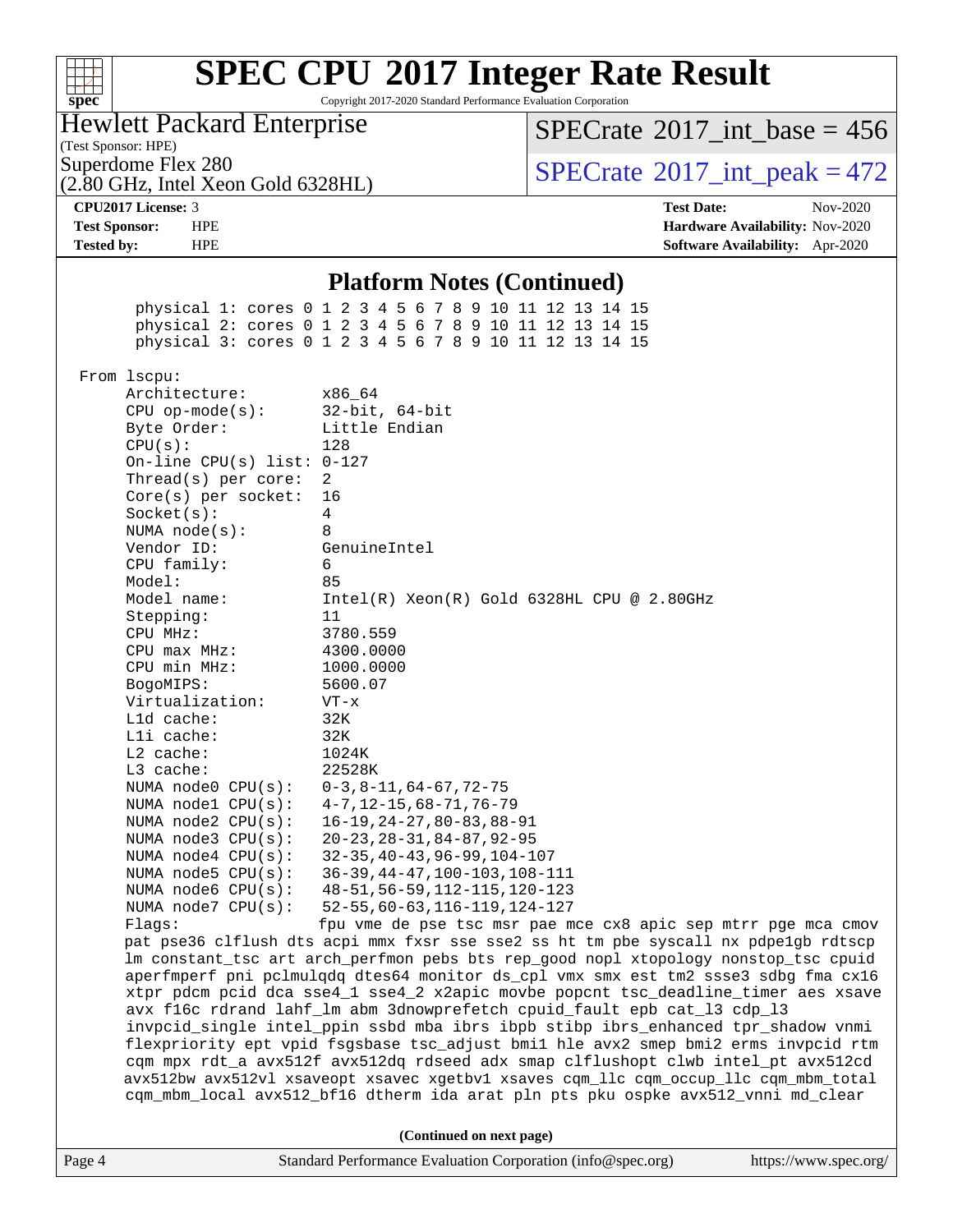#### **[spec](http://www.spec.org/)**

# **[SPEC CPU](http://www.spec.org/auto/cpu2017/Docs/result-fields.html#SPECCPU2017IntegerRateResult)[2017 Integer Rate Result](http://www.spec.org/auto/cpu2017/Docs/result-fields.html#SPECCPU2017IntegerRateResult)**

Copyright 2017-2020 Standard Performance Evaluation Corporation

Hewlett Packard Enterprise

 $SPECTate$ <sup>®</sup>[2017\\_int\\_base =](http://www.spec.org/auto/cpu2017/Docs/result-fields.html#SPECrate2017intbase) 456

(Test Sponsor: HPE)

(2.80 GHz, Intel Xeon Gold 6328HL)

Superdome Flex 280<br>  $SPECTate$ <sup>®</sup> [2017\\_int\\_peak = 4](http://www.spec.org/auto/cpu2017/Docs/result-fields.html#SPECrate2017intpeak)72

**[CPU2017 License:](http://www.spec.org/auto/cpu2017/Docs/result-fields.html#CPU2017License)** 3 **[Test Date:](http://www.spec.org/auto/cpu2017/Docs/result-fields.html#TestDate)** Nov-2020 **[Test Sponsor:](http://www.spec.org/auto/cpu2017/Docs/result-fields.html#TestSponsor)** HPE **[Hardware Availability:](http://www.spec.org/auto/cpu2017/Docs/result-fields.html#HardwareAvailability)** Nov-2020 **[Tested by:](http://www.spec.org/auto/cpu2017/Docs/result-fields.html#Testedby)** HPE **[Software Availability:](http://www.spec.org/auto/cpu2017/Docs/result-fields.html#SoftwareAvailability)** Apr-2020

#### **[Platform Notes \(Continued\)](http://www.spec.org/auto/cpu2017/Docs/result-fields.html#PlatformNotes)**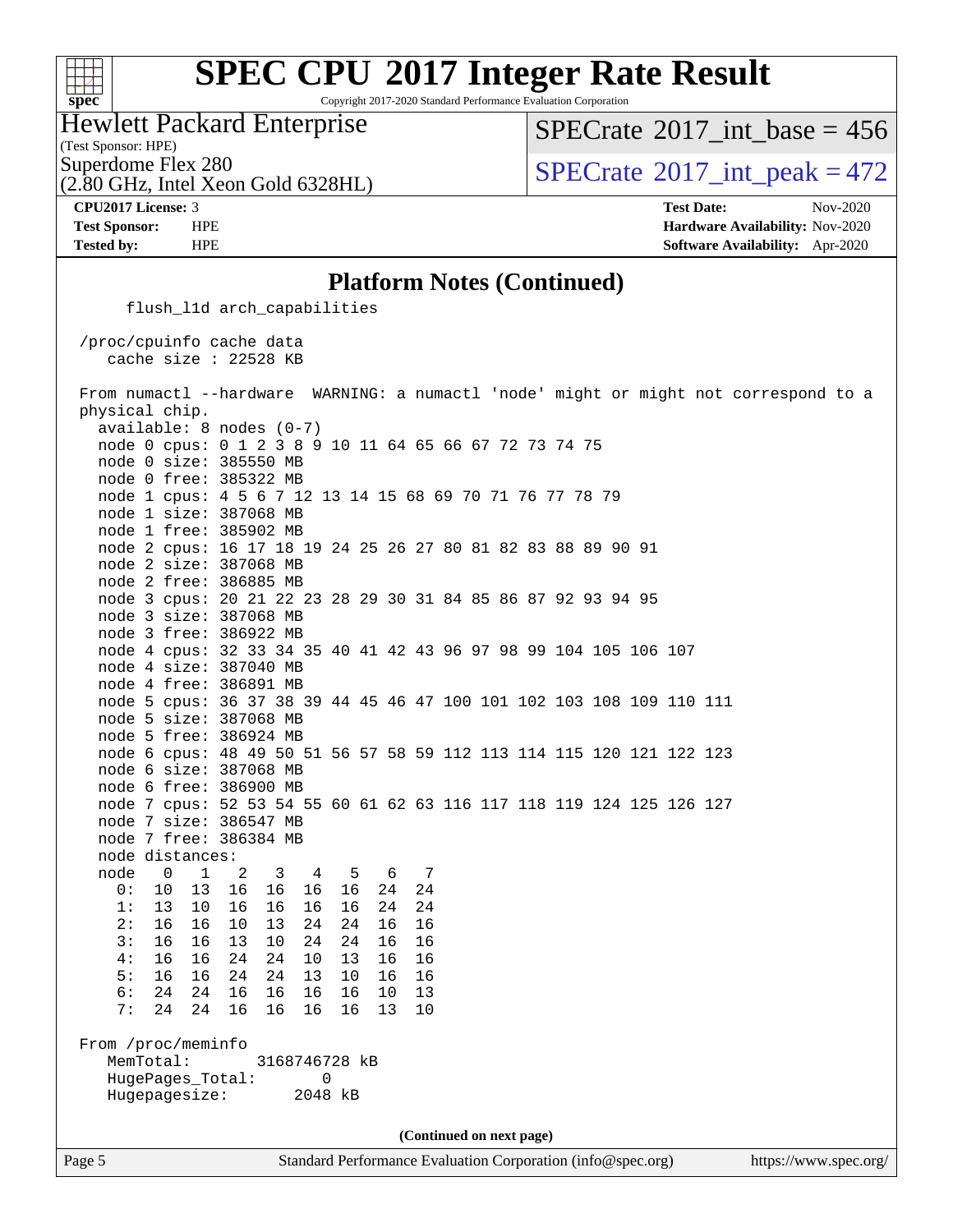#### **[SPEC CPU](http://www.spec.org/auto/cpu2017/Docs/result-fields.html#SPECCPU2017IntegerRateResult)[2017 Integer Rate Result](http://www.spec.org/auto/cpu2017/Docs/result-fields.html#SPECCPU2017IntegerRateResult)**  $+\ +$ **[spec](http://www.spec.org/)** Copyright 2017-2020 Standard Performance Evaluation Corporation Hewlett Packard Enterprise  $SPECTate$ <sup>®</sup>[2017\\_int\\_base =](http://www.spec.org/auto/cpu2017/Docs/result-fields.html#SPECrate2017intbase) 456 (Test Sponsor: HPE) Superdome Flex 280<br>  $\begin{array}{c}\n\text{SPECTate} \textcirc 2017\_int\_peak = 472 \\
\text{SPECTate} \textcirc 2017\_int\_peak = 472\n\end{array}$ (2.80 GHz, Intel Xeon Gold 6328HL) **[CPU2017 License:](http://www.spec.org/auto/cpu2017/Docs/result-fields.html#CPU2017License)** 3 **[Test Date:](http://www.spec.org/auto/cpu2017/Docs/result-fields.html#TestDate)** Nov-2020 **[Test Sponsor:](http://www.spec.org/auto/cpu2017/Docs/result-fields.html#TestSponsor)** HPE **[Hardware Availability:](http://www.spec.org/auto/cpu2017/Docs/result-fields.html#HardwareAvailability)** Nov-2020 **[Tested by:](http://www.spec.org/auto/cpu2017/Docs/result-fields.html#Testedby)** HPE **[Software Availability:](http://www.spec.org/auto/cpu2017/Docs/result-fields.html#SoftwareAvailability)** Apr-2020 **[Platform Notes \(Continued\)](http://www.spec.org/auto/cpu2017/Docs/result-fields.html#PlatformNotes)** /usr/bin/lsb\_release -d Red Hat Enterprise Linux release 8.2 (Ootpa) From /etc/\*release\* /etc/\*version\* hpe-foundation-release: HPE Foundation Software 2.4, Build 734.0820.200723T0100.a.rhel82hpe-200723T0100

 NAME="Red Hat Enterprise Linux" VERSION="8.2 (Ootpa)" ID="rhel" ID\_LIKE="fedora" VERSION\_ID="8.2" PLATFORM\_ID="platform:el8" PRETTY\_NAME="Red Hat Enterprise Linux 8.2 (Ootpa)" ANSI\_COLOR="0;31"

 redhat-release: Red Hat Enterprise Linux release 8.2 (Ootpa) system-release: Red Hat Enterprise Linux release 8.2 (Ootpa) system-release-cpe: cpe:/o:redhat:enterprise\_linux:8.2:ga

uname -a:

os-release:

 Linux ch-620.fchst.rdlabs.hpecorp.net 4.18.0-193.el8.x86\_64 #1 SMP Fri Mar 27 14:35:58 UTC 2020 x86\_64 x86\_64 x86\_64 GNU/Linux

Kernel self-reported vulnerability status:

```
itlb_multihit: Not affected
 CVE-2018-3620 (L1 Terminal Fault): Not affected
 Microarchitectural Data Sampling: Not affected
 CVE-2017-5754 (Meltdown): Not affected
 CVE-2018-3639 (Speculative Store Bypass): Mitigation: Speculative Store Bypass disabled
                                      via prctl and seccomp
 CVE-2017-5753 (Spectre variant 1): Mitigation: usercopy/swapgs barriers and __user
                                      pointer sanitization
 CVE-2017-5715 (Spectre variant 2): Mitigation: Enhanced IBRS, IBPB: conditional,
                                      RSB filling
 tsx_async_abort: Not affected
 run-level 3 Dec 1 21:31
 SPEC is set to: /home/cpu2017
   Filesystem Type Size Used Avail Use% Mounted on
   /dev/mapper/rhel-home xfs 876G 188G 688G 22% /home
 From /sys/devices/virtual/dmi/id
    BIOS: HPE Bundle:1.0.142 SFW:008.000.189.000.2010080501 10/08/2020
    Vendor: HPE
                               (Continued on next page)
```
Page 6 Standard Performance Evaluation Corporation [\(info@spec.org\)](mailto:info@spec.org) <https://www.spec.org/>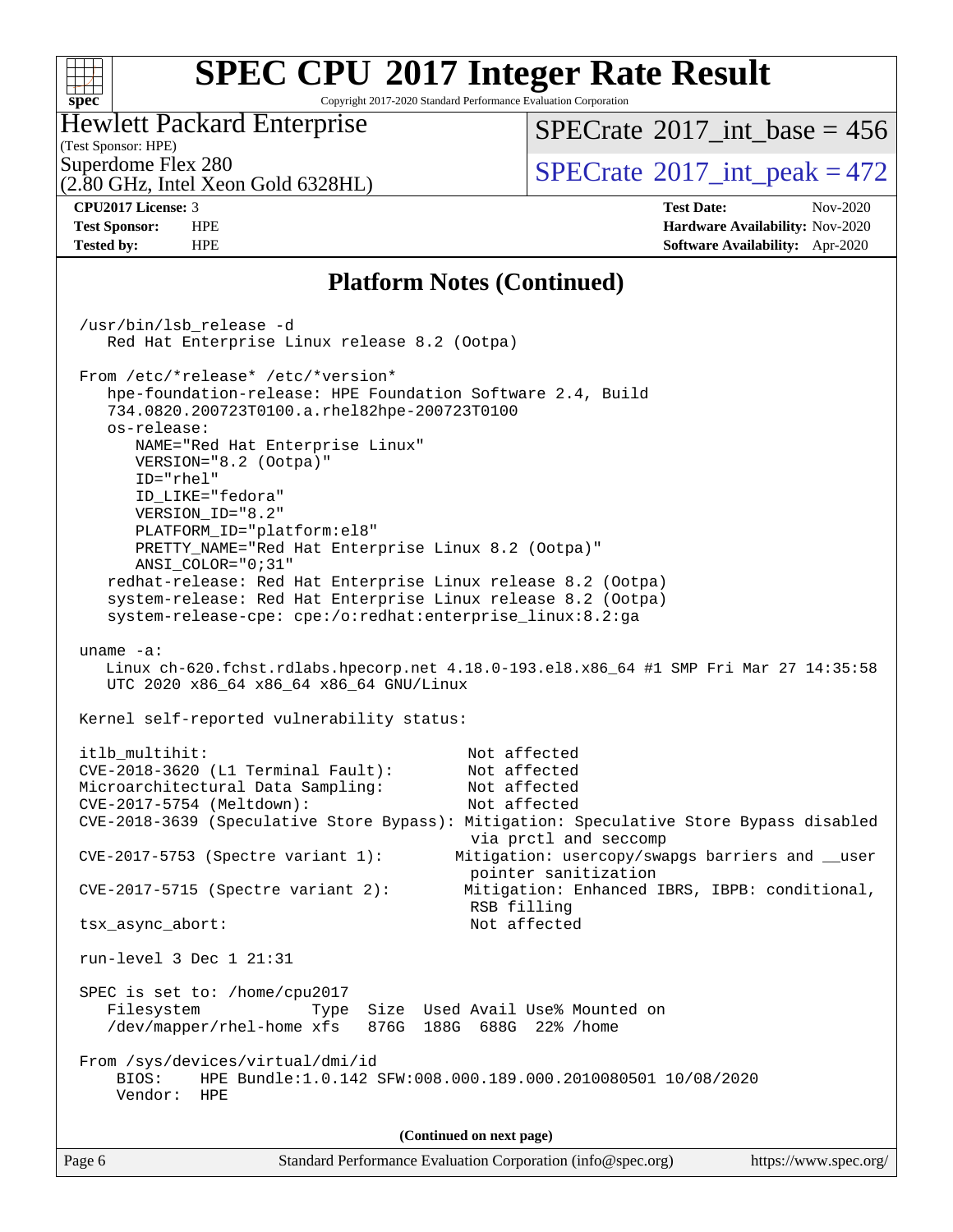Copyright 2017-2020 Standard Performance Evaluation Corporation

#### Hewlett Packard Enterprise

(Test Sponsor: HPE)

**[spec](http://www.spec.org/)**

 $SPECrate$ <sup>®</sup>[2017\\_int\\_base =](http://www.spec.org/auto/cpu2017/Docs/result-fields.html#SPECrate2017intbase) 456

(2.80 GHz, Intel Xeon Gold 6328HL)

Superdome Flex 280<br>  $\angle$  [SPECrate](http://www.spec.org/auto/cpu2017/Docs/result-fields.html#SPECrate2017intpeak)®[2017\\_int\\_peak = 4](http://www.spec.org/auto/cpu2017/Docs/result-fields.html#SPECrate2017intpeak)72

**[CPU2017 License:](http://www.spec.org/auto/cpu2017/Docs/result-fields.html#CPU2017License)** 3 **[Test Date:](http://www.spec.org/auto/cpu2017/Docs/result-fields.html#TestDate)** Nov-2020 **[Test Sponsor:](http://www.spec.org/auto/cpu2017/Docs/result-fields.html#TestSponsor)** HPE **[Hardware Availability:](http://www.spec.org/auto/cpu2017/Docs/result-fields.html#HardwareAvailability)** Nov-2020 **[Tested by:](http://www.spec.org/auto/cpu2017/Docs/result-fields.html#Testedby)** HPE **[Software Availability:](http://www.spec.org/auto/cpu2017/Docs/result-fields.html#SoftwareAvailability)** Apr-2020

#### **[Platform Notes \(Continued\)](http://www.spec.org/auto/cpu2017/Docs/result-fields.html#PlatformNotes)**

 Product: Superdome Flex 280 Product Family: 1590PID02020001 Serial: 5UF0130953

 Additional information from dmidecode follows. WARNING: Use caution when you interpret this section. The 'dmidecode' program reads system data which is "intended to allow hardware to be accurately determined", but the intent may not be met, as there are frequent changes to hardware, firmware, and the "DMTF SMBIOS" standard. Memory:

 24x Hynix HMABAGL7ABR4N-XN 128 GB 4 rank 3200 24x NO DIMM NO DIMM

(End of data from sysinfo program)

#### **[Compiler Version Notes](http://www.spec.org/auto/cpu2017/Docs/result-fields.html#CompilerVersionNotes)**

Page 7 Standard Performance Evaluation Corporation [\(info@spec.org\)](mailto:info@spec.org) <https://www.spec.org/> ==============================================================================  $C \qquad \qquad \vert \quad 502.\text{gcc\_r}(\text{peak})$ ------------------------------------------------------------------------------ Intel(R) C Compiler for applications running on IA-32, Version 2021.1 NextGen Build 20200304 Copyright (C) 1985-2020 Intel Corporation. All rights reserved. ------------------------------------------------------------------------------ ============================================================================== C  $\vert$  500.perlbench\_r(base) 502.gcc\_r(base) 505.mcf\_r(base, peak)  $\frac{1}{1}$  525.x264\_r(base, peak) 557.xz\_r(base) ------------------------------------------------------------------------------ Intel(R) C Compiler for applications running on Intel(R) 64, Version 2021.1 NextGen Build 20200304 Copyright (C) 1985-2020 Intel Corporation. All rights reserved. ------------------------------------------------------------------------------ ==============================================================================  $C$  | 500.perlbench\_r(peak) 557.xz\_r(peak) ------------------------------------------------------------------------------ Intel(R) C Intel(R) 64 Compiler for applications running on Intel(R) 64, Version 19.1.1.217 Build 20200306 Copyright (C) 1985-2020 Intel Corporation. All rights reserved. ------------------------------------------------------------------------------ ==============================================================================  $C \qquad \qquad$  | 502.gcc  $r(\text{peak})$ ------------------------------------------------------------------------------ Intel(R) C Compiler for applications running on IA-32, Version 2021.1 NextGen Build 20200304 **(Continued on next page)**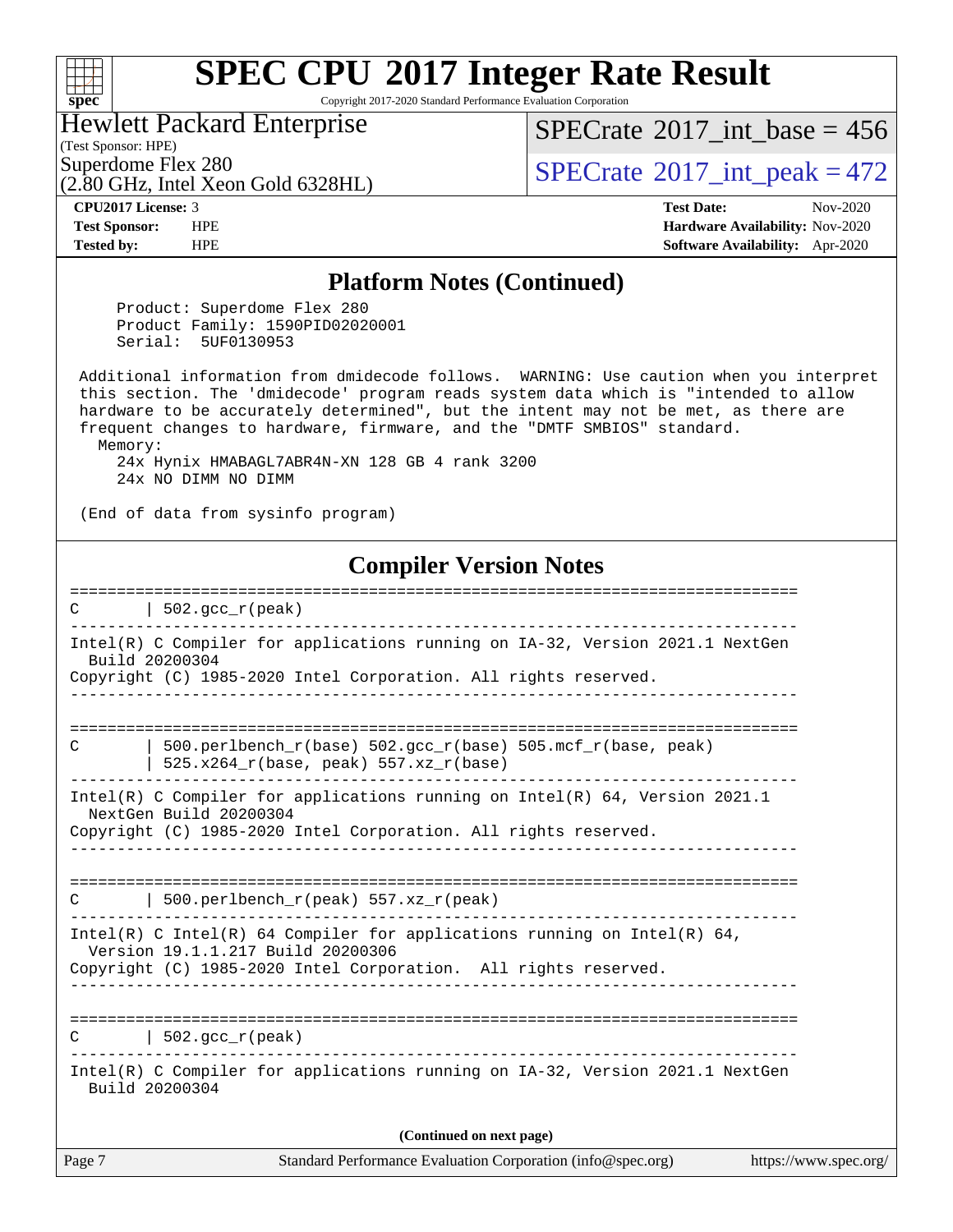| s:<br>e<br>П<br>X. |  |  |  |  |  |  |
|--------------------|--|--|--|--|--|--|

Copyright 2017-2020 Standard Performance Evaluation Corporation

Hewlett Packard Enterprise

 $SPECrate$ <sup>®</sup>[2017\\_int\\_base =](http://www.spec.org/auto/cpu2017/Docs/result-fields.html#SPECrate2017intbase) 456

(Test Sponsor: HPE) (2.80 GHz, Intel Xeon Gold 6328HL)

 $SPECTate$ <sup>®</sup>[2017\\_int\\_peak = 4](http://www.spec.org/auto/cpu2017/Docs/result-fields.html#SPECrate2017intpeak)72

**[CPU2017 License:](http://www.spec.org/auto/cpu2017/Docs/result-fields.html#CPU2017License)** 3 **[Test Date:](http://www.spec.org/auto/cpu2017/Docs/result-fields.html#TestDate)** Nov-2020 **[Test Sponsor:](http://www.spec.org/auto/cpu2017/Docs/result-fields.html#TestSponsor)** HPE **[Hardware Availability:](http://www.spec.org/auto/cpu2017/Docs/result-fields.html#HardwareAvailability)** Nov-2020 **[Tested by:](http://www.spec.org/auto/cpu2017/Docs/result-fields.html#Testedby)** HPE **[Software Availability:](http://www.spec.org/auto/cpu2017/Docs/result-fields.html#SoftwareAvailability)** Apr-2020

#### **[Compiler Version Notes \(Continued\)](http://www.spec.org/auto/cpu2017/Docs/result-fields.html#CompilerVersionNotes)**

| Page 8 | Standard Performance Evaluation Corporation (info@spec.org)                                                                                                                      | https://www.spec.org/ |
|--------|----------------------------------------------------------------------------------------------------------------------------------------------------------------------------------|-----------------------|
|        | (Continued on next page)                                                                                                                                                         |                       |
| $C++$  | 520.omnetpp_r(base, peak) 523.xalancbmk_r(base, peak)                                                                                                                            |                       |
|        | ___________________________                                                                                                                                                      |                       |
|        | Intel(R) C Intel(R) 64 Compiler for applications running on Intel(R) 64,<br>Version 19.1.1.217 Build 20200306<br>Copyright (C) 1985-2020 Intel Corporation. All rights reserved. |                       |
|        | 500.perlbench_r(peak) $557.xz_r(peak)$                                                                                                                                           |                       |
|        | Copyright (C) 1985-2020 Intel Corporation. All rights reserved.                                                                                                                  |                       |
|        | Intel(R) C Compiler for applications running on Intel(R) 64, Version 2021.1<br>NextGen Build 20200304                                                                            |                       |
| C      | 500.perlbench_r(base) 502.gcc_r(base) 505.mcf_r(base, peak)<br>525.x264_r(base, peak) 557.xz_r(base)                                                                             |                       |
|        | Intel(R) C Compiler for applications running on IA-32, Version 2021.1 NextGen<br>Build 20200304<br>Copyright (C) 1985-2020 Intel Corporation. All rights reserved.               |                       |
| C      | $\vert$ 502.gcc_r(peak)                                                                                                                                                          |                       |
|        | Copyright (C) 1985-2020 Intel Corporation. All rights reserved.                                                                                                                  |                       |
|        | Intel(R) C Intel(R) 64 Compiler for applications running on Intel(R) 64,<br>Version 19.1.1.217 Build 20200306                                                                    |                       |
|        | 500.perlbench_r(peak) $557. xz_r$ (peak)                                                                                                                                         |                       |
|        | Intel(R) C Compiler for applications running on Intel(R) 64, Version 2021.1<br>NextGen Build 20200304<br>Copyright (C) 1985-2020 Intel Corporation. All rights reserved.         |                       |
| C      | 500.perlbench_r(base) 502.gcc_r(base) 505.mcf_r(base, peak)<br>525.x264_r(base, peak) 557.xz_r(base)                                                                             |                       |
|        |                                                                                                                                                                                  |                       |
|        | Copyright (C) 1985-2020 Intel Corporation. All rights reserved.                                                                                                                  |                       |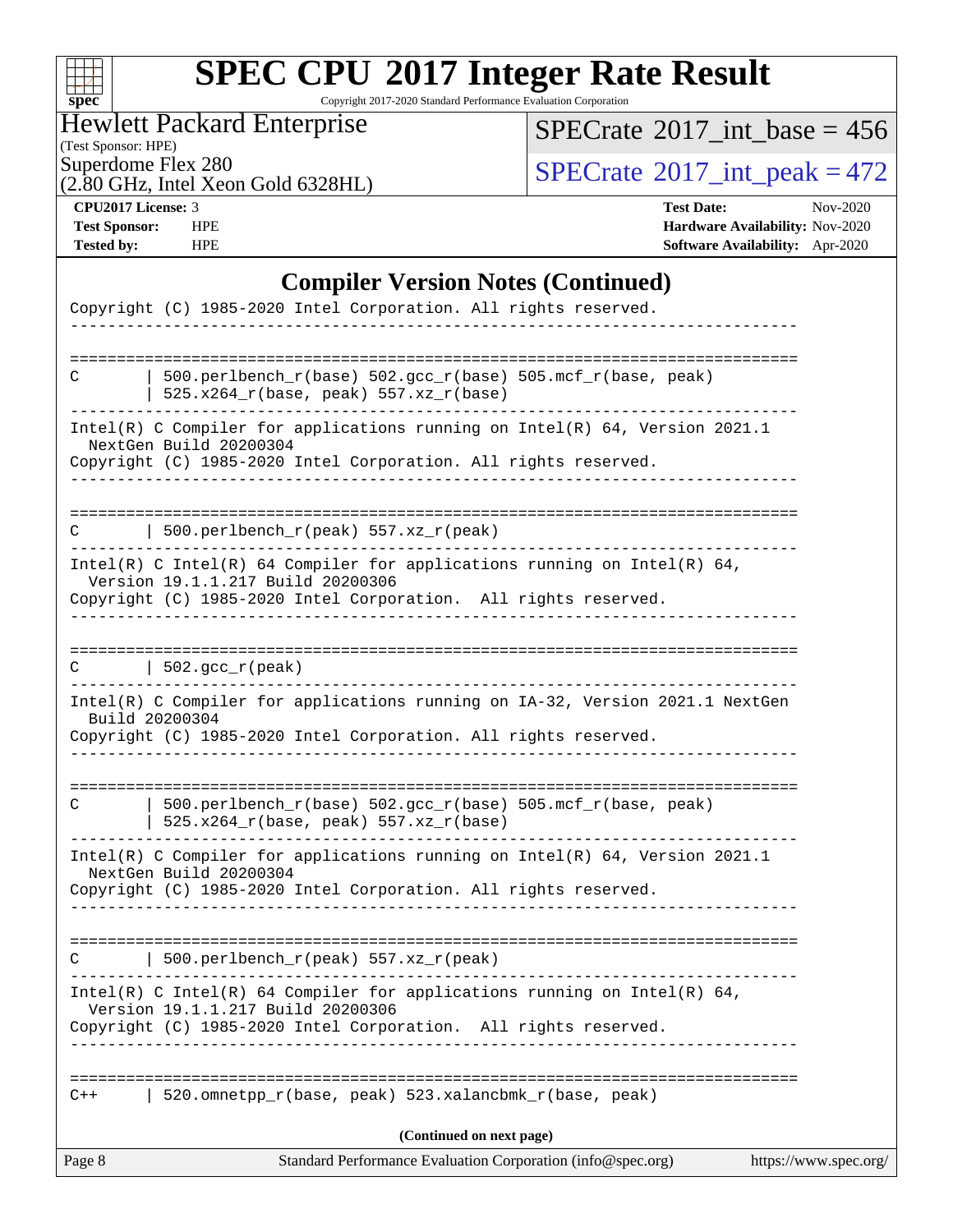| ÷ | S.<br>оe |  |  |  |  |  |
|---|----------|--|--|--|--|--|

Copyright 2017-2020 Standard Performance Evaluation Corporation

Hewlett Packard Enterprise

 $SPECrate$ <sup>®</sup>[2017\\_int\\_base =](http://www.spec.org/auto/cpu2017/Docs/result-fields.html#SPECrate2017intbase) 456

(Test Sponsor: HPE)

(2.80 GHz, Intel Xeon Gold 6328HL)

Superdome Flex 280<br>  $\begin{array}{c}\n\text{SPECTate} \textcirc 2017\_int\_peak = 472 \\
\text{SPECTate} \textcirc 2017\_int\_peak = 472\n\end{array}$ 

**[CPU2017 License:](http://www.spec.org/auto/cpu2017/Docs/result-fields.html#CPU2017License)** 3 **[Test Date:](http://www.spec.org/auto/cpu2017/Docs/result-fields.html#TestDate)** Nov-2020 **[Test Sponsor:](http://www.spec.org/auto/cpu2017/Docs/result-fields.html#TestSponsor)** HPE **[Hardware Availability:](http://www.spec.org/auto/cpu2017/Docs/result-fields.html#HardwareAvailability)** Nov-2020 **[Tested by:](http://www.spec.org/auto/cpu2017/Docs/result-fields.html#Testedby)** HPE **[Software Availability:](http://www.spec.org/auto/cpu2017/Docs/result-fields.html#SoftwareAvailability)** Apr-2020

#### **[Compiler Version Notes \(Continued\)](http://www.spec.org/auto/cpu2017/Docs/result-fields.html#CompilerVersionNotes)**

| 531.deepsjeng\_r(base, peak) 541.leela\_r(base, peak)

------------------------------------------------------------------------------ Intel(R) C++ Compiler for applications running on Intel(R) 64, Version 2021.1 NextGen Build 20200304 Copyright (C) 1985-2020 Intel Corporation. All rights reserved. ------------------------------------------------------------------------------ ==============================================================================

Fortran | 548.exchange2\_r(base, peak)

------------------------------------------------------------------------------ Intel(R) Fortran Intel(R) 64 Compiler for applications running on Intel(R)

64, Version 19.1.1.217 Build 20200306

Copyright (C) 1985-2020 Intel Corporation. All rights reserved. ------------------------------------------------------------------------------

### **[Base Compiler Invocation](http://www.spec.org/auto/cpu2017/Docs/result-fields.html#BaseCompilerInvocation)**

[C benchmarks](http://www.spec.org/auto/cpu2017/Docs/result-fields.html#Cbenchmarks): [icc](http://www.spec.org/cpu2017/results/res2020q4/cpu2017-20201207-24501.flags.html#user_CCbase_intel_icc_66fc1ee009f7361af1fbd72ca7dcefbb700085f36577c54f309893dd4ec40d12360134090235512931783d35fd58c0460139e722d5067c5574d8eaf2b3e37e92)

[C++ benchmarks:](http://www.spec.org/auto/cpu2017/Docs/result-fields.html#CXXbenchmarks) [icpc](http://www.spec.org/cpu2017/results/res2020q4/cpu2017-20201207-24501.flags.html#user_CXXbase_intel_icpc_c510b6838c7f56d33e37e94d029a35b4a7bccf4766a728ee175e80a419847e808290a9b78be685c44ab727ea267ec2f070ec5dc83b407c0218cded6866a35d07)

[Fortran benchmarks](http://www.spec.org/auto/cpu2017/Docs/result-fields.html#Fortranbenchmarks): [ifort](http://www.spec.org/cpu2017/results/res2020q4/cpu2017-20201207-24501.flags.html#user_FCbase_intel_ifort_8111460550e3ca792625aed983ce982f94888b8b503583aa7ba2b8303487b4d8a21a13e7191a45c5fd58ff318f48f9492884d4413fa793fd88dd292cad7027ca)

### **[Base Portability Flags](http://www.spec.org/auto/cpu2017/Docs/result-fields.html#BasePortabilityFlags)**

 500.perlbench\_r: [-DSPEC\\_LP64](http://www.spec.org/cpu2017/results/res2020q4/cpu2017-20201207-24501.flags.html#b500.perlbench_r_basePORTABILITY_DSPEC_LP64) [-DSPEC\\_LINUX\\_X64](http://www.spec.org/cpu2017/results/res2020q4/cpu2017-20201207-24501.flags.html#b500.perlbench_r_baseCPORTABILITY_DSPEC_LINUX_X64) 502.gcc\_r: [-DSPEC\\_LP64](http://www.spec.org/cpu2017/results/res2020q4/cpu2017-20201207-24501.flags.html#suite_basePORTABILITY502_gcc_r_DSPEC_LP64) 505.mcf\_r: [-DSPEC\\_LP64](http://www.spec.org/cpu2017/results/res2020q4/cpu2017-20201207-24501.flags.html#suite_basePORTABILITY505_mcf_r_DSPEC_LP64) 520.omnetpp\_r: [-DSPEC\\_LP64](http://www.spec.org/cpu2017/results/res2020q4/cpu2017-20201207-24501.flags.html#suite_basePORTABILITY520_omnetpp_r_DSPEC_LP64) 523.xalancbmk\_r: [-DSPEC\\_LP64](http://www.spec.org/cpu2017/results/res2020q4/cpu2017-20201207-24501.flags.html#suite_basePORTABILITY523_xalancbmk_r_DSPEC_LP64) [-DSPEC\\_LINUX](http://www.spec.org/cpu2017/results/res2020q4/cpu2017-20201207-24501.flags.html#b523.xalancbmk_r_baseCXXPORTABILITY_DSPEC_LINUX) 525.x264\_r: [-DSPEC\\_LP64](http://www.spec.org/cpu2017/results/res2020q4/cpu2017-20201207-24501.flags.html#suite_basePORTABILITY525_x264_r_DSPEC_LP64) 531.deepsjeng\_r: [-DSPEC\\_LP64](http://www.spec.org/cpu2017/results/res2020q4/cpu2017-20201207-24501.flags.html#suite_basePORTABILITY531_deepsjeng_r_DSPEC_LP64) 541.leela\_r: [-DSPEC\\_LP64](http://www.spec.org/cpu2017/results/res2020q4/cpu2017-20201207-24501.flags.html#suite_basePORTABILITY541_leela_r_DSPEC_LP64) 548.exchange2\_r: [-DSPEC\\_LP64](http://www.spec.org/cpu2017/results/res2020q4/cpu2017-20201207-24501.flags.html#suite_basePORTABILITY548_exchange2_r_DSPEC_LP64) 557.xz\_r: [-DSPEC\\_LP64](http://www.spec.org/cpu2017/results/res2020q4/cpu2017-20201207-24501.flags.html#suite_basePORTABILITY557_xz_r_DSPEC_LP64)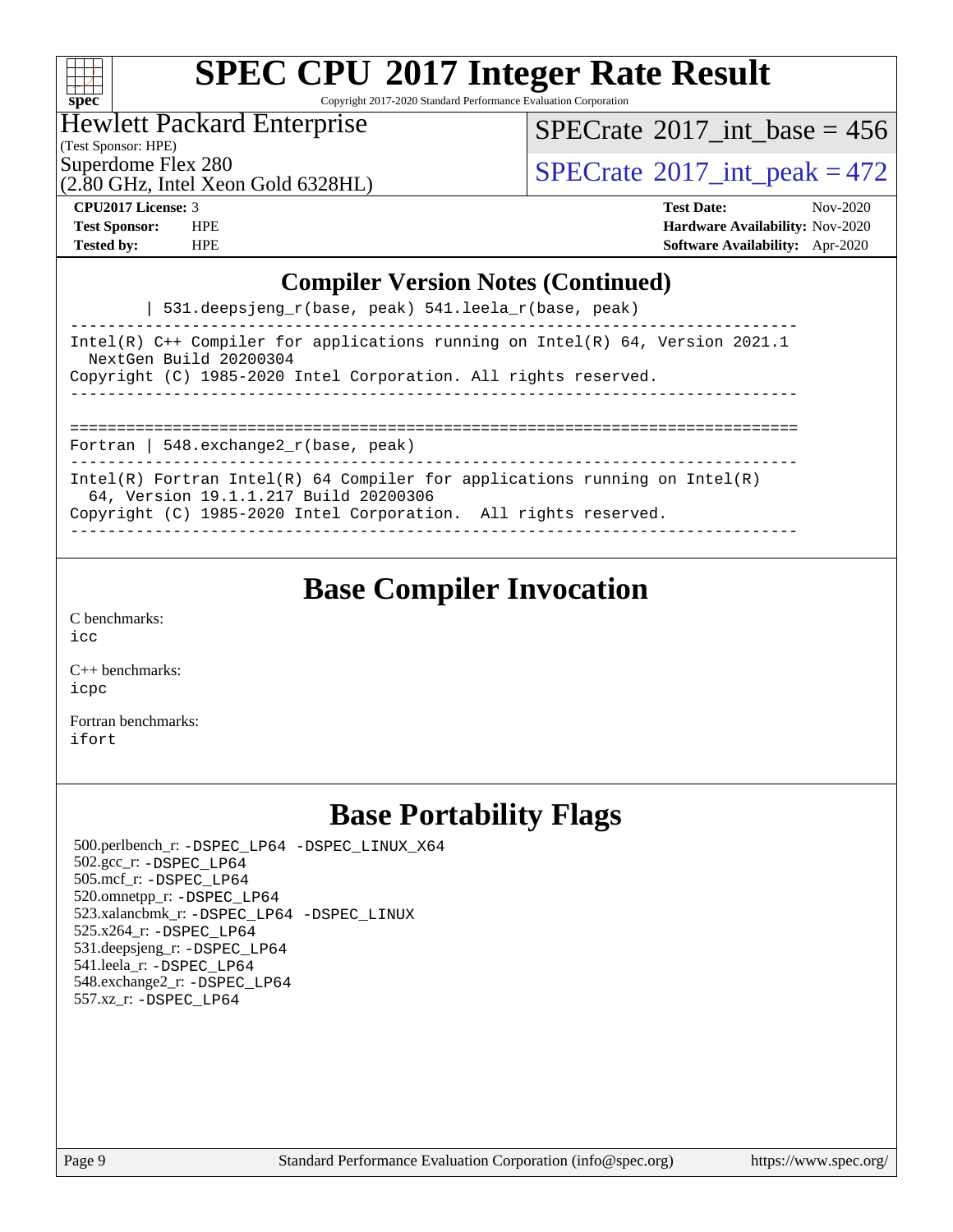#### $+\ +$ **[spec](http://www.spec.org/)**

# **[SPEC CPU](http://www.spec.org/auto/cpu2017/Docs/result-fields.html#SPECCPU2017IntegerRateResult)[2017 Integer Rate Result](http://www.spec.org/auto/cpu2017/Docs/result-fields.html#SPECCPU2017IntegerRateResult)**

Copyright 2017-2020 Standard Performance Evaluation Corporation

#### Hewlett Packard Enterprise

(Test Sponsor: HPE)

 $SPECTate$ <sup>®</sup>[2017\\_int\\_base =](http://www.spec.org/auto/cpu2017/Docs/result-fields.html#SPECrate2017intbase) 456

(2.80 GHz, Intel Xeon Gold 6328HL)

Superdome Flex 280<br>  $\text{SPECTate}^{\circ}2017\_int\_peak = 472$ 

**[CPU2017 License:](http://www.spec.org/auto/cpu2017/Docs/result-fields.html#CPU2017License)** 3 **[Test Date:](http://www.spec.org/auto/cpu2017/Docs/result-fields.html#TestDate)** Nov-2020 **[Test Sponsor:](http://www.spec.org/auto/cpu2017/Docs/result-fields.html#TestSponsor)** HPE **[Hardware Availability:](http://www.spec.org/auto/cpu2017/Docs/result-fields.html#HardwareAvailability)** Nov-2020 **[Tested by:](http://www.spec.org/auto/cpu2017/Docs/result-fields.html#Testedby)** HPE **[Software Availability:](http://www.spec.org/auto/cpu2017/Docs/result-fields.html#SoftwareAvailability)** Apr-2020

### **[Base Optimization Flags](http://www.spec.org/auto/cpu2017/Docs/result-fields.html#BaseOptimizationFlags)**

#### [C benchmarks](http://www.spec.org/auto/cpu2017/Docs/result-fields.html#Cbenchmarks):

[-m64](http://www.spec.org/cpu2017/results/res2020q4/cpu2017-20201207-24501.flags.html#user_CCbase_m64-icc) [-qnextgen](http://www.spec.org/cpu2017/results/res2020q4/cpu2017-20201207-24501.flags.html#user_CCbase_f-qnextgen) [-std=c11](http://www.spec.org/cpu2017/results/res2020q4/cpu2017-20201207-24501.flags.html#user_CCbase_std-icc-std_0e1c27790398a4642dfca32ffe6c27b5796f9c2d2676156f2e42c9c44eaad0c049b1cdb667a270c34d979996257aeb8fc440bfb01818dbc9357bd9d174cb8524) [-Wl,-plugin-opt=-x86-branches-within-32B-boundaries](http://www.spec.org/cpu2017/results/res2020q4/cpu2017-20201207-24501.flags.html#user_CCbase_f-x86-branches-within-32B-boundaries_0098b4e4317ae60947b7b728078a624952a08ac37a3c797dfb4ffeb399e0c61a9dd0f2f44ce917e9361fb9076ccb15e7824594512dd315205382d84209e912f3) [-Wl,-z,muldefs](http://www.spec.org/cpu2017/results/res2020q4/cpu2017-20201207-24501.flags.html#user_CCbase_link_force_multiple1_b4cbdb97b34bdee9ceefcfe54f4c8ea74255f0b02a4b23e853cdb0e18eb4525ac79b5a88067c842dd0ee6996c24547a27a4b99331201badda8798ef8a743f577) [-xCORE-AVX512](http://www.spec.org/cpu2017/results/res2020q4/cpu2017-20201207-24501.flags.html#user_CCbase_f-xCORE-AVX512) [-O3](http://www.spec.org/cpu2017/results/res2020q4/cpu2017-20201207-24501.flags.html#user_CCbase_f-O3) [-ffast-math](http://www.spec.org/cpu2017/results/res2020q4/cpu2017-20201207-24501.flags.html#user_CCbase_f-ffast-math) [-flto](http://www.spec.org/cpu2017/results/res2020q4/cpu2017-20201207-24501.flags.html#user_CCbase_f-flto) [-mfpmath=sse](http://www.spec.org/cpu2017/results/res2020q4/cpu2017-20201207-24501.flags.html#user_CCbase_f-mfpmath_70eb8fac26bde974f8ab713bc9086c5621c0b8d2f6c86f38af0bd7062540daf19db5f3a066d8c6684be05d84c9b6322eb3b5be6619d967835195b93d6c02afa1) [-funroll-loops](http://www.spec.org/cpu2017/results/res2020q4/cpu2017-20201207-24501.flags.html#user_CCbase_f-funroll-loops) [-fuse-ld=gold](http://www.spec.org/cpu2017/results/res2020q4/cpu2017-20201207-24501.flags.html#user_CCbase_f-fuse-ld_920b3586e2b8c6e0748b9c84fa9b744736ba725a32cab14ad8f3d4ad28eecb2f59d1144823d2e17006539a88734fe1fc08fc3035f7676166309105a78aaabc32) [-qopt-mem-layout-trans=4](http://www.spec.org/cpu2017/results/res2020q4/cpu2017-20201207-24501.flags.html#user_CCbase_f-qopt-mem-layout-trans_fa39e755916c150a61361b7846f310bcdf6f04e385ef281cadf3647acec3f0ae266d1a1d22d972a7087a248fd4e6ca390a3634700869573d231a252c784941a8) [-L/usr/local/IntelCompiler19/compilers\\_and\\_libraries\\_2020.1.217/linux/compiler/lib/intel64\\_lin](http://www.spec.org/cpu2017/results/res2020q4/cpu2017-20201207-24501.flags.html#user_CCbase_linkpath_2cb6f503891ebf8baee7515f4e7d4ec1217444d1d05903cc0091ac4158de400651d2b2313a9fa414cb8a8f0e16ab029634f5c6db340f400369c190d4db8a54a0) [-lqkmalloc](http://www.spec.org/cpu2017/results/res2020q4/cpu2017-20201207-24501.flags.html#user_CCbase_qkmalloc_link_lib_79a818439969f771c6bc311cfd333c00fc099dad35c030f5aab9dda831713d2015205805422f83de8875488a2991c0a156aaa600e1f9138f8fc37004abc96dc5) [C++ benchmarks](http://www.spec.org/auto/cpu2017/Docs/result-fields.html#CXXbenchmarks): [-m64](http://www.spec.org/cpu2017/results/res2020q4/cpu2017-20201207-24501.flags.html#user_CXXbase_m64-icc) [-qnextgen](http://www.spec.org/cpu2017/results/res2020q4/cpu2017-20201207-24501.flags.html#user_CXXbase_f-qnextgen) [-Wl,-plugin-opt=-x86-branches-within-32B-boundaries](http://www.spec.org/cpu2017/results/res2020q4/cpu2017-20201207-24501.flags.html#user_CXXbase_f-x86-branches-within-32B-boundaries_0098b4e4317ae60947b7b728078a624952a08ac37a3c797dfb4ffeb399e0c61a9dd0f2f44ce917e9361fb9076ccb15e7824594512dd315205382d84209e912f3) [-Wl,-z,muldefs](http://www.spec.org/cpu2017/results/res2020q4/cpu2017-20201207-24501.flags.html#user_CXXbase_link_force_multiple1_b4cbdb97b34bdee9ceefcfe54f4c8ea74255f0b02a4b23e853cdb0e18eb4525ac79b5a88067c842dd0ee6996c24547a27a4b99331201badda8798ef8a743f577) [-xCORE-AVX512](http://www.spec.org/cpu2017/results/res2020q4/cpu2017-20201207-24501.flags.html#user_CXXbase_f-xCORE-AVX512) [-O3](http://www.spec.org/cpu2017/results/res2020q4/cpu2017-20201207-24501.flags.html#user_CXXbase_f-O3) [-ffast-math](http://www.spec.org/cpu2017/results/res2020q4/cpu2017-20201207-24501.flags.html#user_CXXbase_f-ffast-math) [-flto](http://www.spec.org/cpu2017/results/res2020q4/cpu2017-20201207-24501.flags.html#user_CXXbase_f-flto) [-mfpmath=sse](http://www.spec.org/cpu2017/results/res2020q4/cpu2017-20201207-24501.flags.html#user_CXXbase_f-mfpmath_70eb8fac26bde974f8ab713bc9086c5621c0b8d2f6c86f38af0bd7062540daf19db5f3a066d8c6684be05d84c9b6322eb3b5be6619d967835195b93d6c02afa1) [-funroll-loops](http://www.spec.org/cpu2017/results/res2020q4/cpu2017-20201207-24501.flags.html#user_CXXbase_f-funroll-loops) [-fuse-ld=gold](http://www.spec.org/cpu2017/results/res2020q4/cpu2017-20201207-24501.flags.html#user_CXXbase_f-fuse-ld_920b3586e2b8c6e0748b9c84fa9b744736ba725a32cab14ad8f3d4ad28eecb2f59d1144823d2e17006539a88734fe1fc08fc3035f7676166309105a78aaabc32) [-qopt-mem-layout-trans=4](http://www.spec.org/cpu2017/results/res2020q4/cpu2017-20201207-24501.flags.html#user_CXXbase_f-qopt-mem-layout-trans_fa39e755916c150a61361b7846f310bcdf6f04e385ef281cadf3647acec3f0ae266d1a1d22d972a7087a248fd4e6ca390a3634700869573d231a252c784941a8) [-L/usr/local/IntelCompiler19/compilers\\_and\\_libraries\\_2020.1.217/linux/compiler/lib/intel64\\_lin](http://www.spec.org/cpu2017/results/res2020q4/cpu2017-20201207-24501.flags.html#user_CXXbase_linkpath_2cb6f503891ebf8baee7515f4e7d4ec1217444d1d05903cc0091ac4158de400651d2b2313a9fa414cb8a8f0e16ab029634f5c6db340f400369c190d4db8a54a0) [-lqkmalloc](http://www.spec.org/cpu2017/results/res2020q4/cpu2017-20201207-24501.flags.html#user_CXXbase_qkmalloc_link_lib_79a818439969f771c6bc311cfd333c00fc099dad35c030f5aab9dda831713d2015205805422f83de8875488a2991c0a156aaa600e1f9138f8fc37004abc96dc5) [Fortran benchmarks](http://www.spec.org/auto/cpu2017/Docs/result-fields.html#Fortranbenchmarks): [-m64](http://www.spec.org/cpu2017/results/res2020q4/cpu2017-20201207-24501.flags.html#user_FCbase_m64-icc) [-Wl,-plugin-opt=-x86-branches-within-32B-boundaries](http://www.spec.org/cpu2017/results/res2020q4/cpu2017-20201207-24501.flags.html#user_FCbase_f-x86-branches-within-32B-boundaries_0098b4e4317ae60947b7b728078a624952a08ac37a3c797dfb4ffeb399e0c61a9dd0f2f44ce917e9361fb9076ccb15e7824594512dd315205382d84209e912f3) [-Wl,-z,muldefs](http://www.spec.org/cpu2017/results/res2020q4/cpu2017-20201207-24501.flags.html#user_FCbase_link_force_multiple1_b4cbdb97b34bdee9ceefcfe54f4c8ea74255f0b02a4b23e853cdb0e18eb4525ac79b5a88067c842dd0ee6996c24547a27a4b99331201badda8798ef8a743f577) [-xCORE-AVX512](http://www.spec.org/cpu2017/results/res2020q4/cpu2017-20201207-24501.flags.html#user_FCbase_f-xCORE-AVX512) [-O3](http://www.spec.org/cpu2017/results/res2020q4/cpu2017-20201207-24501.flags.html#user_FCbase_f-O3) [-ipo](http://www.spec.org/cpu2017/results/res2020q4/cpu2017-20201207-24501.flags.html#user_FCbase_f-ipo) [-no-prec-div](http://www.spec.org/cpu2017/results/res2020q4/cpu2017-20201207-24501.flags.html#user_FCbase_f-no-prec-div) [-qopt-mem-layout-trans=4](http://www.spec.org/cpu2017/results/res2020q4/cpu2017-20201207-24501.flags.html#user_FCbase_f-qopt-mem-layout-trans_fa39e755916c150a61361b7846f310bcdf6f04e385ef281cadf3647acec3f0ae266d1a1d22d972a7087a248fd4e6ca390a3634700869573d231a252c784941a8) [-nostandard-realloc-lhs](http://www.spec.org/cpu2017/results/res2020q4/cpu2017-20201207-24501.flags.html#user_FCbase_f_2003_std_realloc_82b4557e90729c0f113870c07e44d33d6f5a304b4f63d4c15d2d0f1fab99f5daaed73bdb9275d9ae411527f28b936061aa8b9c8f2d63842963b95c9dd6426b8a) [-align array32byte](http://www.spec.org/cpu2017/results/res2020q4/cpu2017-20201207-24501.flags.html#user_FCbase_align_array32byte_b982fe038af199962ba9a80c053b8342c548c85b40b8e86eb3cc33dee0d7986a4af373ac2d51c3f7cf710a18d62fdce2948f201cd044323541f22fc0fffc51b6) [-auto](http://www.spec.org/cpu2017/results/res2020q4/cpu2017-20201207-24501.flags.html#user_FCbase_f-auto) [-mbranches-within-32B-boundaries](http://www.spec.org/cpu2017/results/res2020q4/cpu2017-20201207-24501.flags.html#user_FCbase_f-mbranches-within-32B-boundaries)

[-L/usr/local/IntelCompiler19/compilers\\_and\\_libraries\\_2020.1.217/linux/compiler/lib/intel64\\_lin](http://www.spec.org/cpu2017/results/res2020q4/cpu2017-20201207-24501.flags.html#user_FCbase_linkpath_2cb6f503891ebf8baee7515f4e7d4ec1217444d1d05903cc0091ac4158de400651d2b2313a9fa414cb8a8f0e16ab029634f5c6db340f400369c190d4db8a54a0) [-lqkmalloc](http://www.spec.org/cpu2017/results/res2020q4/cpu2017-20201207-24501.flags.html#user_FCbase_qkmalloc_link_lib_79a818439969f771c6bc311cfd333c00fc099dad35c030f5aab9dda831713d2015205805422f83de8875488a2991c0a156aaa600e1f9138f8fc37004abc96dc5)

### **[Peak Compiler Invocation](http://www.spec.org/auto/cpu2017/Docs/result-fields.html#PeakCompilerInvocation)**

[C benchmarks](http://www.spec.org/auto/cpu2017/Docs/result-fields.html#Cbenchmarks):  $i$ cc

[C++ benchmarks:](http://www.spec.org/auto/cpu2017/Docs/result-fields.html#CXXbenchmarks) [icpc](http://www.spec.org/cpu2017/results/res2020q4/cpu2017-20201207-24501.flags.html#user_CXXpeak_intel_icpc_c510b6838c7f56d33e37e94d029a35b4a7bccf4766a728ee175e80a419847e808290a9b78be685c44ab727ea267ec2f070ec5dc83b407c0218cded6866a35d07)

[Fortran benchmarks](http://www.spec.org/auto/cpu2017/Docs/result-fields.html#Fortranbenchmarks): [ifort](http://www.spec.org/cpu2017/results/res2020q4/cpu2017-20201207-24501.flags.html#user_FCpeak_intel_ifort_8111460550e3ca792625aed983ce982f94888b8b503583aa7ba2b8303487b4d8a21a13e7191a45c5fd58ff318f48f9492884d4413fa793fd88dd292cad7027ca)

### **[Peak Portability Flags](http://www.spec.org/auto/cpu2017/Docs/result-fields.html#PeakPortabilityFlags)**

 500.perlbench\_r: [-DSPEC\\_LP64](http://www.spec.org/cpu2017/results/res2020q4/cpu2017-20201207-24501.flags.html#b500.perlbench_r_peakPORTABILITY_DSPEC_LP64) [-DSPEC\\_LINUX\\_X64](http://www.spec.org/cpu2017/results/res2020q4/cpu2017-20201207-24501.flags.html#b500.perlbench_r_peakCPORTABILITY_DSPEC_LINUX_X64) 502.gcc\_r: [-D\\_FILE\\_OFFSET\\_BITS=64](http://www.spec.org/cpu2017/results/res2020q4/cpu2017-20201207-24501.flags.html#user_peakPORTABILITY502_gcc_r_file_offset_bits_64_5ae949a99b284ddf4e95728d47cb0843d81b2eb0e18bdfe74bbf0f61d0b064f4bda2f10ea5eb90e1dcab0e84dbc592acfc5018bc955c18609f94ddb8d550002c) 505.mcf\_r: [-DSPEC\\_LP64](http://www.spec.org/cpu2017/results/res2020q4/cpu2017-20201207-24501.flags.html#suite_peakPORTABILITY505_mcf_r_DSPEC_LP64) 520.omnetpp\_r: [-DSPEC\\_LP64](http://www.spec.org/cpu2017/results/res2020q4/cpu2017-20201207-24501.flags.html#suite_peakPORTABILITY520_omnetpp_r_DSPEC_LP64) 523.xalancbmk\_r: [-DSPEC\\_LP64](http://www.spec.org/cpu2017/results/res2020q4/cpu2017-20201207-24501.flags.html#suite_peakPORTABILITY523_xalancbmk_r_DSPEC_LP64) [-DSPEC\\_LINUX](http://www.spec.org/cpu2017/results/res2020q4/cpu2017-20201207-24501.flags.html#b523.xalancbmk_r_peakCXXPORTABILITY_DSPEC_LINUX)

**(Continued on next page)**

Page 10 Standard Performance Evaluation Corporation [\(info@spec.org\)](mailto:info@spec.org) <https://www.spec.org/>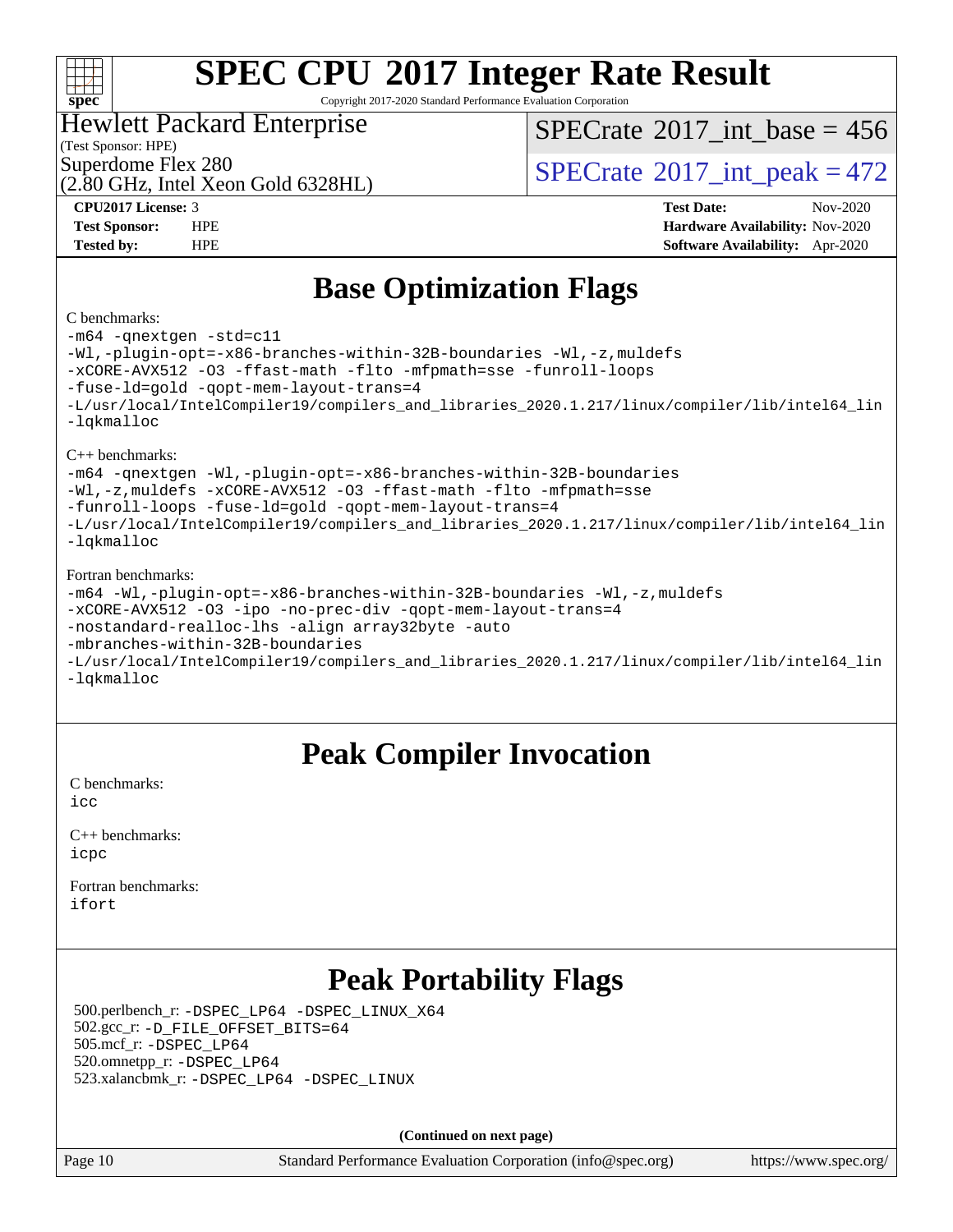

Copyright 2017-2020 Standard Performance Evaluation Corporation

Hewlett Packard Enterprise

(Test Sponsor: HPE)

(2.80 GHz, Intel Xeon Gold 6328HL)

 $SPECTate$ <sup>®</sup>[2017\\_int\\_base =](http://www.spec.org/auto/cpu2017/Docs/result-fields.html#SPECrate2017intbase) 456

Superdome Flex 280<br>  $\text{SPECTate}^{\circ}2017\_int\_peak = 472$ 

**[CPU2017 License:](http://www.spec.org/auto/cpu2017/Docs/result-fields.html#CPU2017License)** 3 **[Test Date:](http://www.spec.org/auto/cpu2017/Docs/result-fields.html#TestDate)** Nov-2020 **[Test Sponsor:](http://www.spec.org/auto/cpu2017/Docs/result-fields.html#TestSponsor)** HPE **[Hardware Availability:](http://www.spec.org/auto/cpu2017/Docs/result-fields.html#HardwareAvailability)** Nov-2020 **[Tested by:](http://www.spec.org/auto/cpu2017/Docs/result-fields.html#Testedby)** HPE **[Software Availability:](http://www.spec.org/auto/cpu2017/Docs/result-fields.html#SoftwareAvailability)** Apr-2020

### **[Peak Portability Flags \(Continued\)](http://www.spec.org/auto/cpu2017/Docs/result-fields.html#PeakPortabilityFlags)**

 525.x264\_r: [-DSPEC\\_LP64](http://www.spec.org/cpu2017/results/res2020q4/cpu2017-20201207-24501.flags.html#suite_peakPORTABILITY525_x264_r_DSPEC_LP64) 531.deepsjeng\_r: [-DSPEC\\_LP64](http://www.spec.org/cpu2017/results/res2020q4/cpu2017-20201207-24501.flags.html#suite_peakPORTABILITY531_deepsjeng_r_DSPEC_LP64) 541.leela\_r: [-DSPEC\\_LP64](http://www.spec.org/cpu2017/results/res2020q4/cpu2017-20201207-24501.flags.html#suite_peakPORTABILITY541_leela_r_DSPEC_LP64) 548.exchange2\_r: [-DSPEC\\_LP64](http://www.spec.org/cpu2017/results/res2020q4/cpu2017-20201207-24501.flags.html#suite_peakPORTABILITY548_exchange2_r_DSPEC_LP64) 557.xz\_r: [-DSPEC\\_LP64](http://www.spec.org/cpu2017/results/res2020q4/cpu2017-20201207-24501.flags.html#suite_peakPORTABILITY557_xz_r_DSPEC_LP64)

### **[Peak Optimization Flags](http://www.spec.org/auto/cpu2017/Docs/result-fields.html#PeakOptimizationFlags)**

[C benchmarks](http://www.spec.org/auto/cpu2017/Docs/result-fields.html#Cbenchmarks):

```
Page 11 Standard Performance Evaluation Corporation (info@spec.org) https://www.spec.org/
  500.perlbench_r: -Wl,-z,muldefs -prof-gen(pass 1) -prof-use(pass 2)
-xCORE-AVX512 -ipo -O3 -no-prec-div
-qopt-mem-layout-trans=4 -fno-strict-overflow
-mbranches-within-32B-boundaries
-L/usr/local/IntelCompiler19/compilers_and_libraries_2020.1.217/linux/compiler/lib/intel64_lin
-lqkmalloc
  502.gcc_r: -m32
-L/usr/local/IntelCompiler19/compilers_and_libraries_2020.1.217/linux/compiler/lib/ia32_lin
-std=gnu89
-Wl,-plugin-opt=-x86-branches-within-32B-boundaries
-Wl,-z,muldefs -fprofile-generate(pass 1)
-fprofile-use=default.profdata(pass 2) -xCORE-AVX512 -flto
-Ofast(pass 1) -O3 -ffast-math -qnextgen -fuse-ld=gold
-qopt-mem-layout-trans=4 -L/usr/local/jemalloc32-5.0.1/lib
-ljemalloc
  505.mcf_r: basepeak = yes
  525.x264_r: -m64 -qnextgen -std=c11
-Wl,-plugin-opt=-x86-branches-within-32B-boundaries
-Wl,-z,muldefs -xCORE-AVX512 -flto -O3 -ffast-math
-fuse-ld=gold -qopt-mem-layout-trans=4 -fno-alias
-L/usr/local/IntelCompiler19/compilers_and_libraries_2020.1.217/linux/compiler/lib/intel64_lin
-lqkmalloc
  557.xz_r: -Wl,-z,muldefs -xCORE-AVX512 -ipo -O3 -no-prec-div
-qopt-mem-layout-trans=4 -mbranches-within-32B-boundaries
-L/usr/local/IntelCompiler19/compilers_and_libraries_2020.1.217/linux/compiler/lib/intel64_lin
-lqkmalloc
C++ benchmarks: 
                                      (Continued on next page)
```